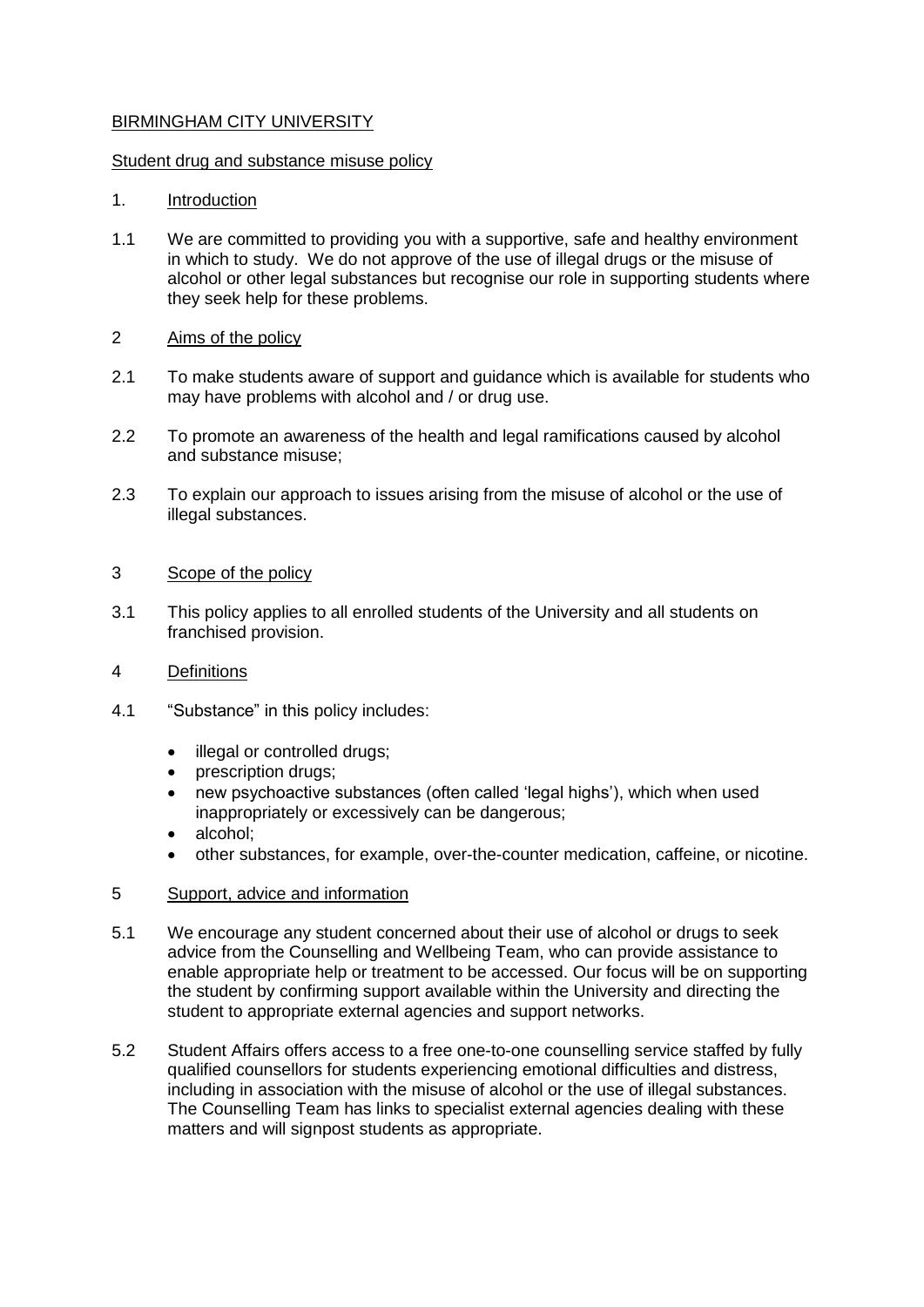- 5.3 Information leaflets, details of relevant books (available in the University's libraries) and links to external agencies is available online at <https://icity.bcu.ac.uk/student-affairs/health-and-wellbeing> and [https://icity.bcu.ac.uk/Student-Affairs/Health-and-Wellbeing/Mental-Health-and-](https://icity.bcu.ac.uk/Student-Affairs/Health-and-Wellbeing/Mental-Health-and-Wellbeing/Self-help-resources)[Wellbeing/Self-help-resources.](https://icity.bcu.ac.uk/Student-Affairs/Health-and-Wellbeing/Mental-Health-and-Wellbeing/Self-help-resources)
- 5.4 The BCU Students' Union also offers a confidential advice service and can offer support: [https://www.bcusu.com/advice/.](https://www.bcusu.com/advice/)
- 6 University Procedures
- 6.1 Our primary focus in regard to issues arising from the misuse of alcohol or the use of illegal substances is providing support to those affected. However, any behaviour which is a criminal offence can constitute general misconduct under the Student Disciplinary Procedure. Anti-social behaviour resulting from alcohol or drug use is also unacceptable and may result in disciplinary action. Disciplinary action can result in exclusion from the University. The Student Disciplinary Procedure is available at [https://icity.bcu.ac.uk/student-affairs/appeals-and-resolutions/student-disciplinary](https://icity.bcu.ac.uk/student-affairs/appeals-and-resolutions/student-disciplinary-procedure)[procedure.](https://icity.bcu.ac.uk/student-affairs/appeals-and-resolutions/student-disciplinary-procedure)
- 6.2 If you are on a course leading to registration with professional, regulatory and statutory bodies (PRSBs), drug use or excessive alcohol use may also result in you being referred for consideration under the Fitness to Practise Procedure. Action under the Fitness to Practise Procedure can result in withdrawal from your programme of study or exclusion from the University. The Fitness to Practise Procedure is available at: [https://icity.bcu.ac.uk/Student-Affairs/Appeals-and-](https://icity.bcu.ac.uk/Student-Affairs/Appeals-and-Resolutions/Fitness-to-Practise)[Resolutions/Fitness-to-Practise.](https://icity.bcu.ac.uk/Student-Affairs/Appeals-and-Resolutions/Fitness-to-Practise)
- 6.3 Where serious concerns are raised about your conduct, we may consider whether it is necessary to impose a temporary suspension and/or other measures as a precaution, in line with the Student Suspensions Guidance: [https://icity.bcu.ac.uk/Content/Document/Student-Suspension-Guidance-2017-1.](https://icity.bcu.ac.uk/Content/Document/Student-Suspension-Guidance-2017-1)
- 6.4 We will not consider being under the influence of alcohol or otherwise intoxicated as an excuse for offensive, abusive or illegal behaviour, and we may regard it as an aggravating feature.
- 6.5 Where there are concerns that you may be too unwell to continue your studies or are struggling to cope with your personal circumstances then we may use the Fitness to Study Procedure to address these concerns. The Fitness to Study Procedure is available at: [https://icity.bcu.ac.uk/Student-Affairs/Appeals-and-Resolutions/Fitness](https://icity.bcu.ac.uk/Student-Affairs/Appeals-and-Resolutions/Fitness-to-Study-Procedure)[to-Study-Procedure.](https://icity.bcu.ac.uk/Student-Affairs/Appeals-and-Resolutions/Fitness-to-Study-Procedure)
- 6.6 If you are living in University accommodation, there are specific Terms and Conditions of the Licence Agreement relating to illegal substances: [https://icity.bcu.ac.uk/Estates-and-Facilities/Accommodation-Services/Policies.](https://icity.bcu.ac.uk/Estates-and-Facilities/Accommodation-Services/Policies)

#### *Reporting concerns*

- 6.7 If you believe that someone has difficulty in controlling their use of alcohol or drugs you should encourage them to seek support. Excessive drinking can be the first outward sign that someone is having problems and needs help.
- 6.8 If you are concerned that a student may be a danger to themselves or others you should inform a senior member of staff or discuss your concerns with someone from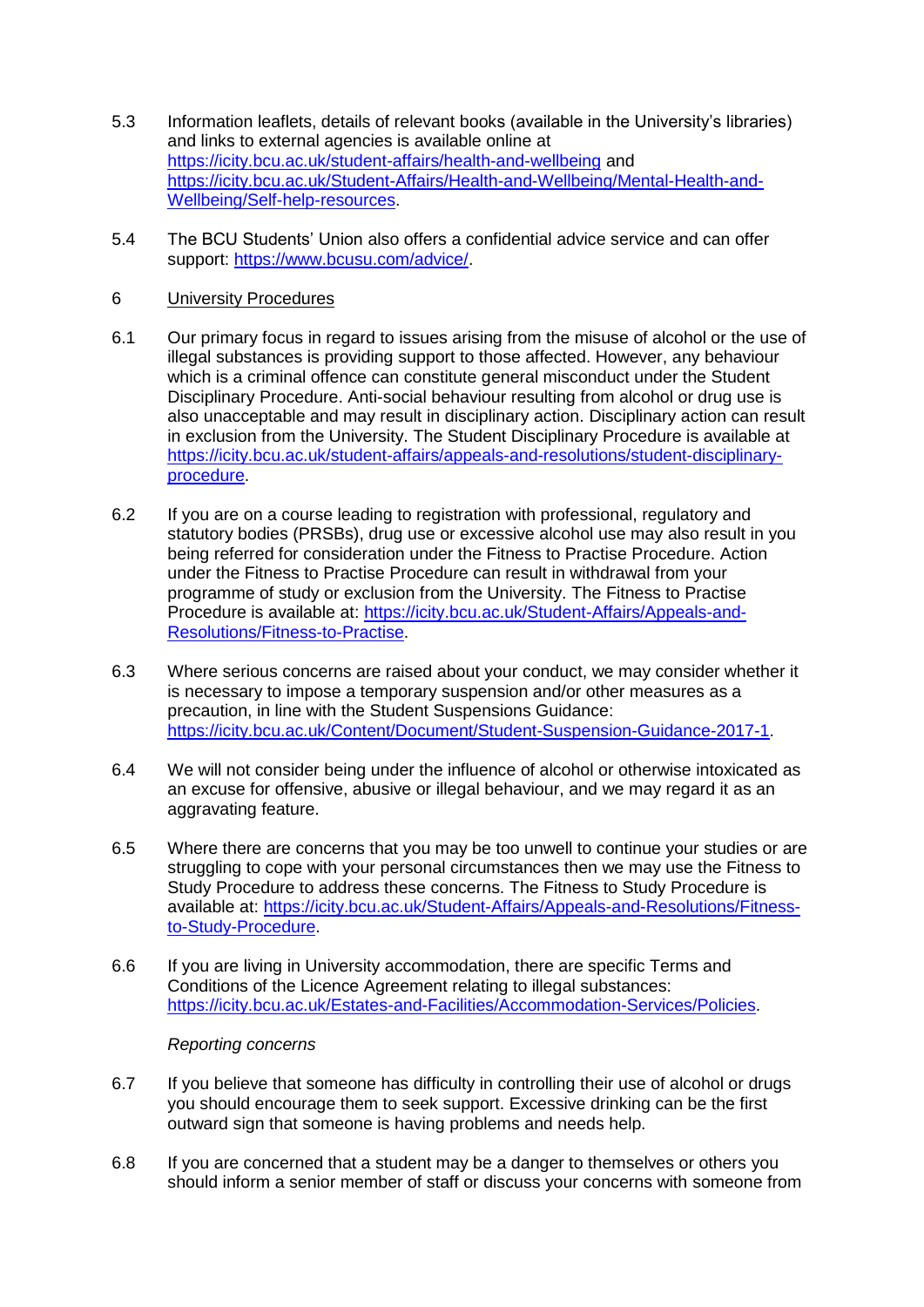the Counselling and Wellbeing team: [https://icity.bcu.ac.uk/Student-Affairs/Health](https://icity.bcu.ac.uk/Student-Affairs/Health-and-Wellbeing/Index)[and-Wellbeing/Index.](https://icity.bcu.ac.uk/Student-Affairs/Health-and-Wellbeing/Index)

6.9 If you become aware of, or suspect, drug use or supply on campus, you should report your concerns to Security Services: [https://icity.bcu.ac.uk/Estates-and-](https://icity.bcu.ac.uk/Estates-and-Facilities/Security-Services/Index)[Facilities/Security-Services/Index.](https://icity.bcu.ac.uk/Estates-and-Facilities/Security-Services/Index) If concerns are about activity in any University accommodation then you should report these concerns to Security Services and / or Estates and Facilities: [https://icity.bcu.ac.uk/Estates-and-Facilities/Security-](https://icity.bcu.ac.uk/Estates-and-Facilities/Security-Services/Contact-Us)[Services/Contact-Us.](https://icity.bcu.ac.uk/Estates-and-Facilities/Security-Services/Contact-Us)

# 7 The University and the law

- 7.1 We recognise that the following are offences under the Misuse of Drugs Act 1971:
	- possession of a controlled drug;
	- possession with intent to supply another person;
	- production, cultivation or manufacture of controlled drugs;
	- supplying another person with a controlled drug;
	- offering to supply another person with a controlled drug;
	- import or export of controlled drugs;
	- allowing premises to be used for the consumption of certain controlled drugs or for the supply or production of any controlled drug.
- 7.2 We also recognise that the following are offences under the Psychoactive Substances Act 2016:
	- production of a psychoactive substance
	- supplying, or offering to supply, a psychoactive substance
	- possession of a psychoactive substance with intent to supply
	- importing or exporting a psychoactive substance.
- 7.3 The Health and Safety at Work Act 1974 requires us to do what is reasonable to protect the health and safety of staff, students and visitors. Misuse of legal or illegal substances can have an impact on the health and safety of the individual concerned and also on others, for example students in shared accommodation or staff they come into contact with.
- 7.4 We may report criminal offences to the Police or other authorities as appropriate.
- 8 You and the law
- 8.1 The consequences which can result from a police caution or a prosecution for the possession, supply or trafficking of illegal drugs are not limited to fines and prison sentences. A criminal record can have a serious impact on employment prospects, particularly for professions such as law, teaching or medicine. Even your travel plans can be affected as you may be denied a visa to enter certain countries if you have been cautioned or convicted for a drugs related offence.
- 8.2 A criminal record arising from drunken behaviour can also have a serious impact on employment. Receiving a police caution for drunk or disorderly conduct should not be treated lightly as this could have an adverse effect on your future career.

## *Declaring charges and convictions*

8.3 As set out above, we have a duty of care to our staff, students and visitors and so need to be informed of any alleged criminal activity by our students. If at any time during your registration on a course at the University you are arrested by the police